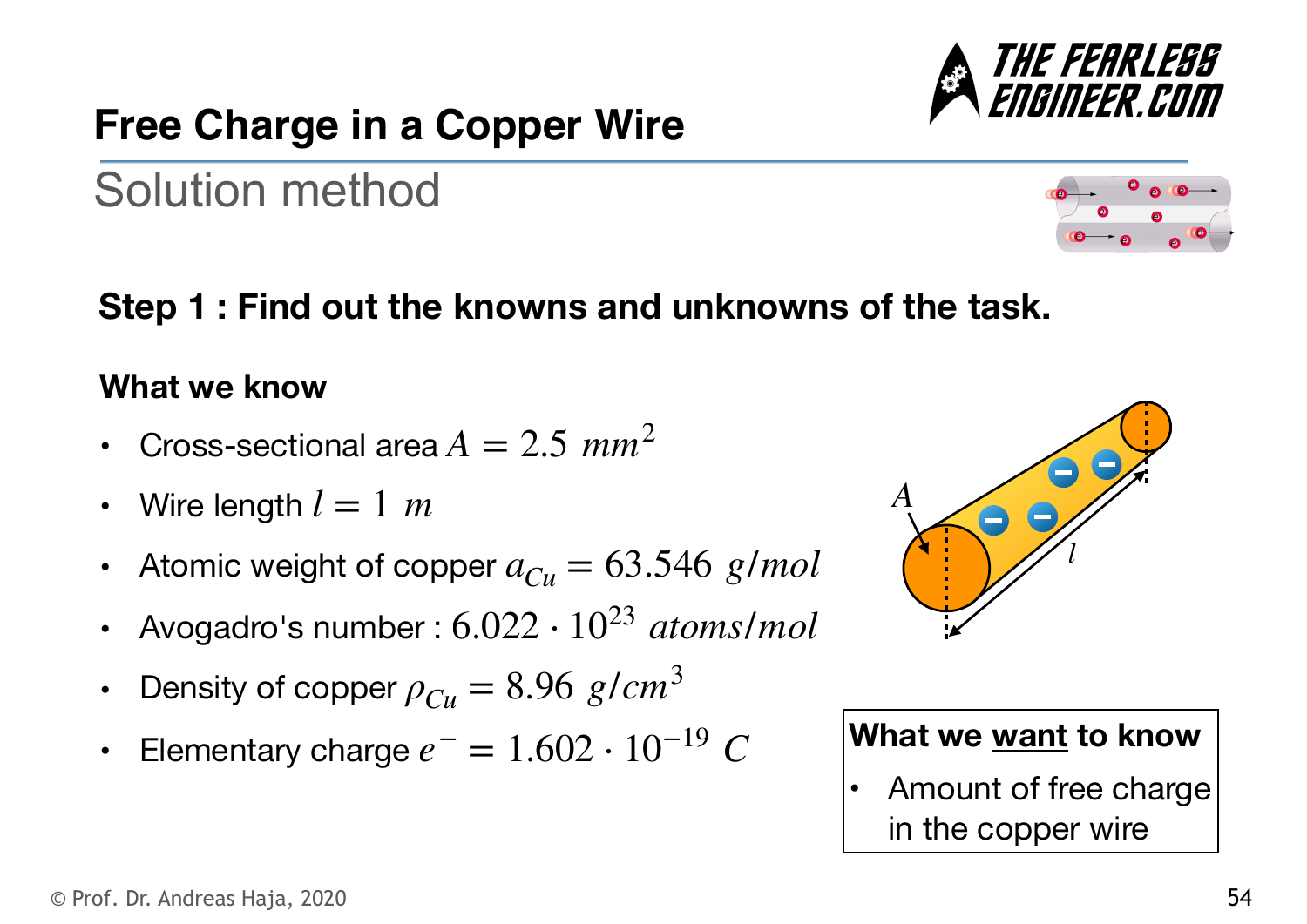

 $(1 mol \equiv 6.022 \cdot 10^{23}$  *atoms*)

Solution method

**Step 2: Find out the number of copper atoms in**  1*m*<sup>3</sup>

We can calculate the number of atoms in  $1m^3$  of copper using *Avogadro's* **constant**

For copper, the **number of atoms** results to

*ρCu*

*aCu*

 $n_{a,m^3} =$ 

$$
n_{a,m^3} = 8.491 \cdot 10^{28} \text{atoms/m}^3
$$

 $\cdot$  10<sup>6</sup> = 141  $\cdot$  10<sup>3</sup> mol/m<sup>3</sup>





THE FEARLEBB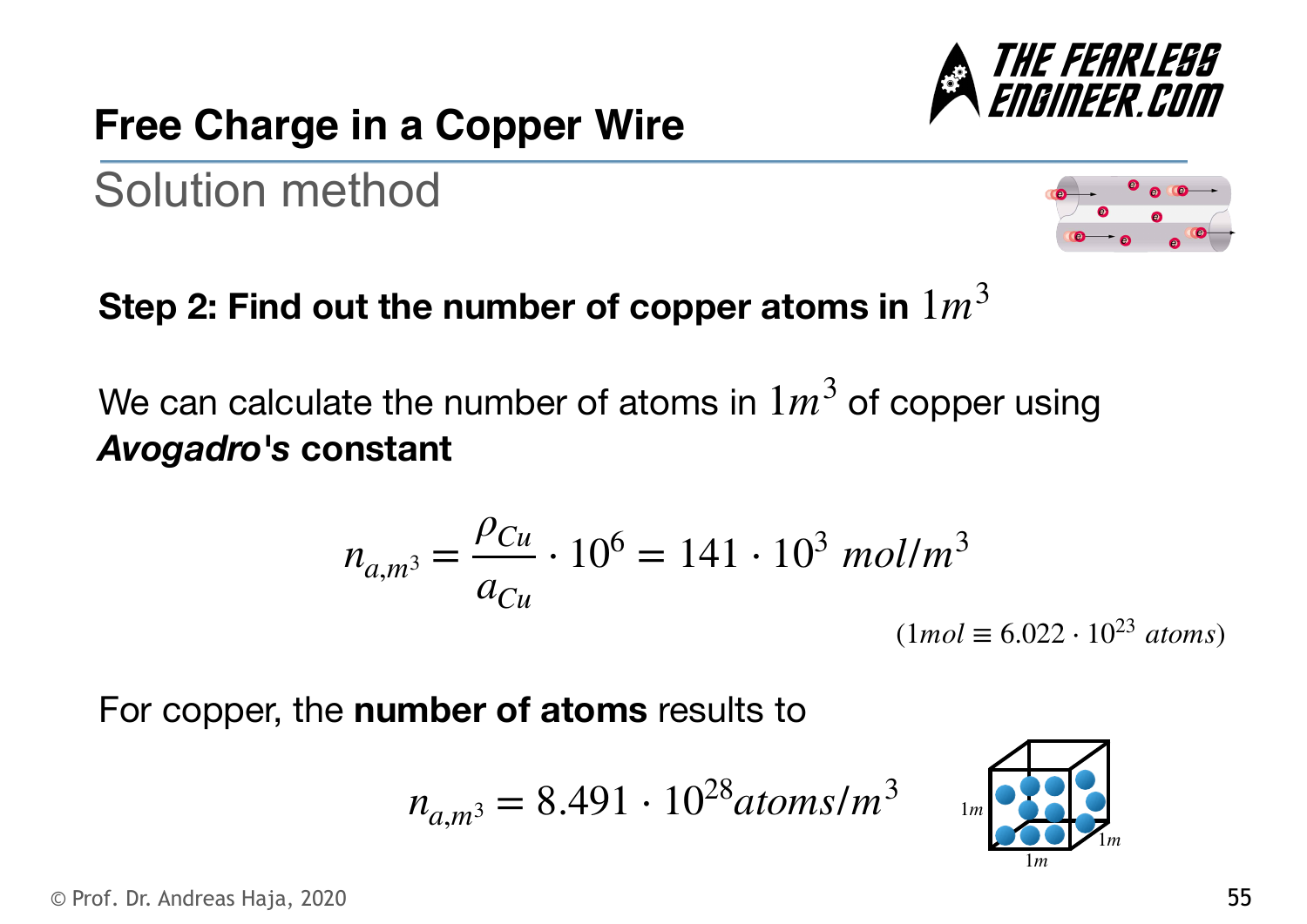

Solution method



**Step 3: Calculate the amount of free charge in the wire**

As copper atoms in a lattice have **one valence electron** each,  $n_{a,wire}$  is also the **number of free elementary charges** in the wire.



 $Q = 1.602 \cdot 10^{-19} \text{ C} \cdot 2.5 \cdot 10^{-6} \text{ m}^2 \cdot 1 \text{ m} \cdot 8.49 \cdot 10^{28} \text{ atoms/m}^3 = 34 \cdot 10^3 \text{ C}$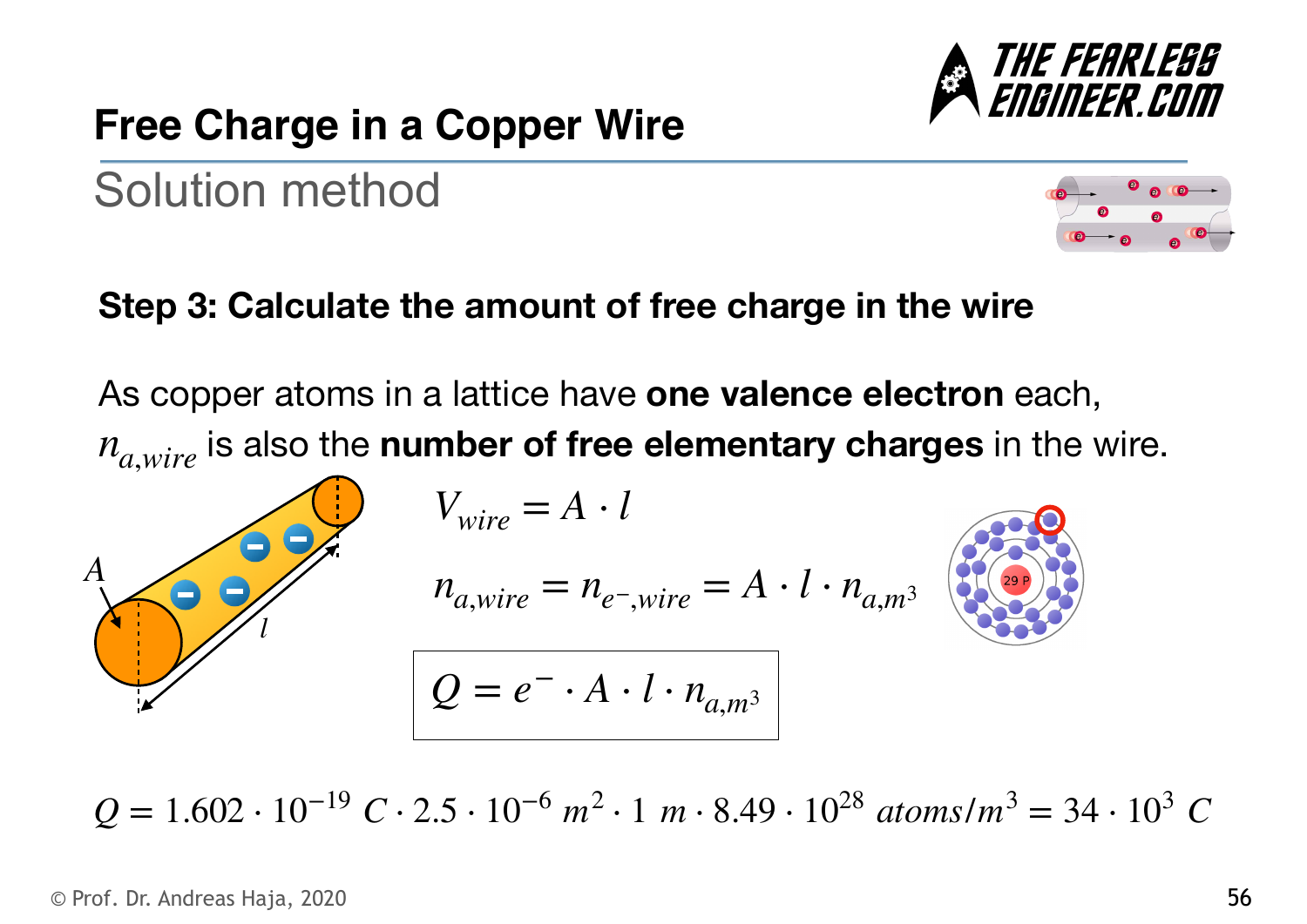## **Free Charge in a Copper Wire**

Solution method

**Step 3: Calculate the amount of free charge in the wire**

Aluminum vs. Copper

$$
Q_{cu}=34\cdot 10^3C
$$

 $n_{a,al} = 1.808 \cdot 10^{29}$  *electrons/m*<sup>3</sup>

 $Q_{al} = 72.4 \cdot 10^3 C$ 

$$
\mathcal{L}^{\mathcal{L}}(\mathcal{L}^{\mathcal{L}}(\mathcal{L}^{\mathcal{L}}))
$$

$$
\begin{array}{c|c}\n\bullet & \bullet & \bullet \\
\hline\n\bullet & \bullet & \bullet \\
\hline\n\bullet & \bullet & \bullet\n\end{array}
$$